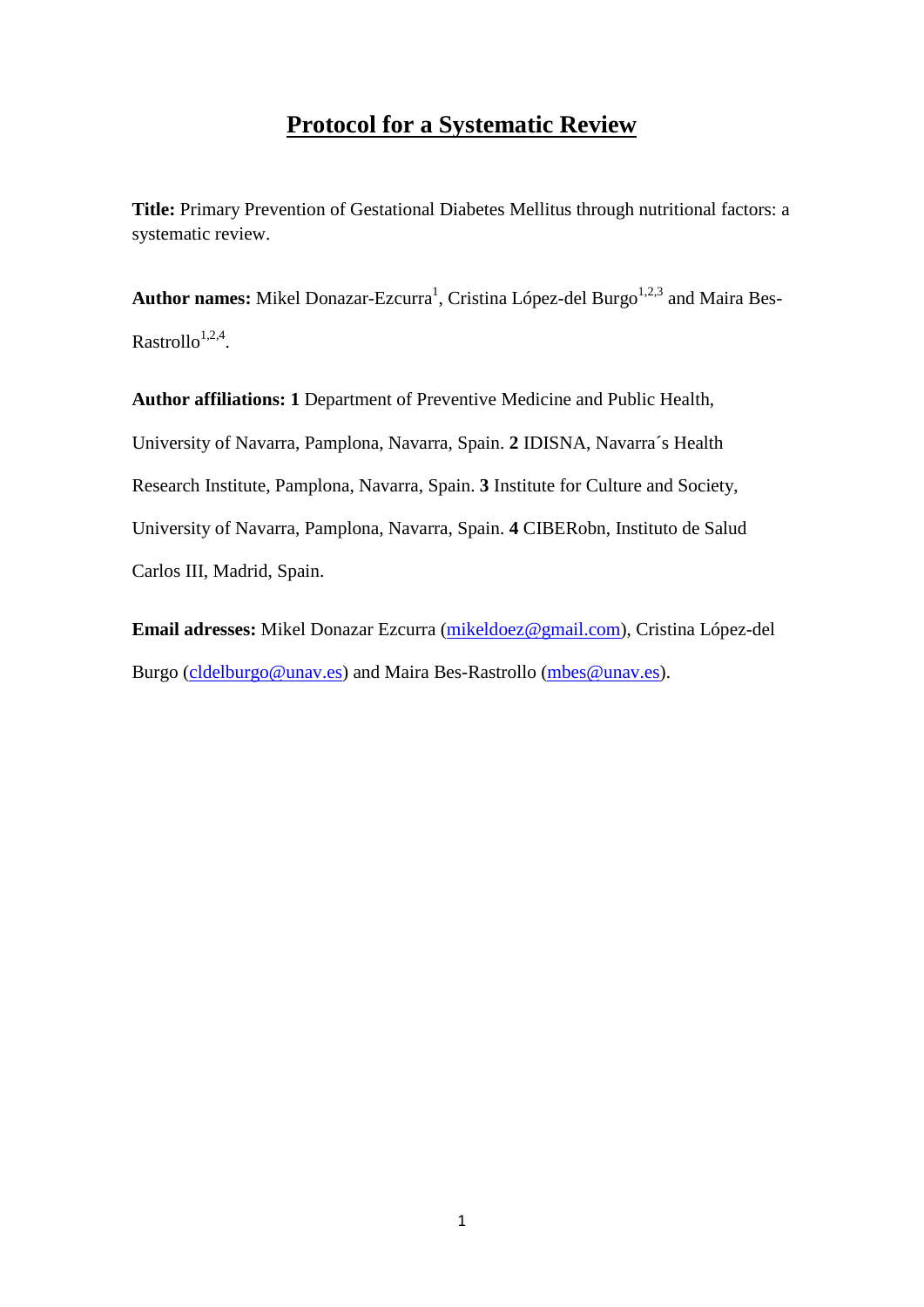# **Primary Prevention of Gestational Diabetes Mellitus through nutritional factors: a systematic review.**

# **1. Background**

Gestational diabetes mellitus (GDM), defined as any degree of glucose intolerance with onset during pregnancy, is increasing worldwide. In fact, prevalence has increased by  $10-100\%$  in the last 20 years<sup>1</sup>. More mothers entering pregnancy as obese and of advanced maternal age has contributed to the escalation in the incidence of GDM. Several risk factors are known for GDM; advanced maternal age, obesity, physical inactivity, parity, ethnicity, family history of type 2 diabetes (T2D), history of a macrosomic baby, and a previous history of  $GDM^{2,3}$ .

GDM is associated with adverse maternal and fetal outcomes during pregnancy and in the long term<sup>4</sup>. In order to prevent these adverse outcomes, such as  $T2D$ , one of the objectives is to understand the hormonal changes and altered glucose metabolism that are associated with the development of GDM during pregnancy<sup>5</sup>. GDM occurs when [insulin receptors](http://en.wikipedia.org/wiki/Insulin_receptor) are not able to response adequately to control blood sugar levels due to hormones produced in pregnancy, such as the [human placental lactogen](http://en.wikipedia.org/wiki/Human_placental_lactogen), which impacts susceptible insulin receptors. This, in turn, causes inappropriately high levels of blood sugar. Due to the similarities in the underlying pathophysiology and risk factors of GDM and T2D, it is probably that the factors that are effective in the prevention of T2D might be successful in the prevention of GDM. These factors involve dietary pattern, physical activity, reduction of overweight and obesity and gestational weight gain. It is important to identify population factors to reduce the increasing rates of GDM as it is doing for T2D.

## **2. Objective of the Review**

To systematically review literature on clinical trials and prospective cohort studies focusing on the effectiveness of nutritional factors (diet and supplements) before or during pregnancy to prevent GDM.

## **3. Methods.**

## **Criteria for inclusion and exclusion studies in the review**

Inclusion criteria: clinical trials or adjusted prospective cohort studies, originals, and primary prevention of GDM through nutritional factors. Exclusion criteria: presence of diabetes mellitus type 1 or 2 prior to pregnancy, presence of previous diseases to pregnancy requiring dietary treatment, evaluation of diet as a treatment for patients with GDM, only physical activity for prevention of GDM and research on animals.

**Databases**: PubMed, Cochrane Database and ClinicalTrials.gov.

**Time and place:** Studies published from inception up to 30<sup>th</sup> June 2016.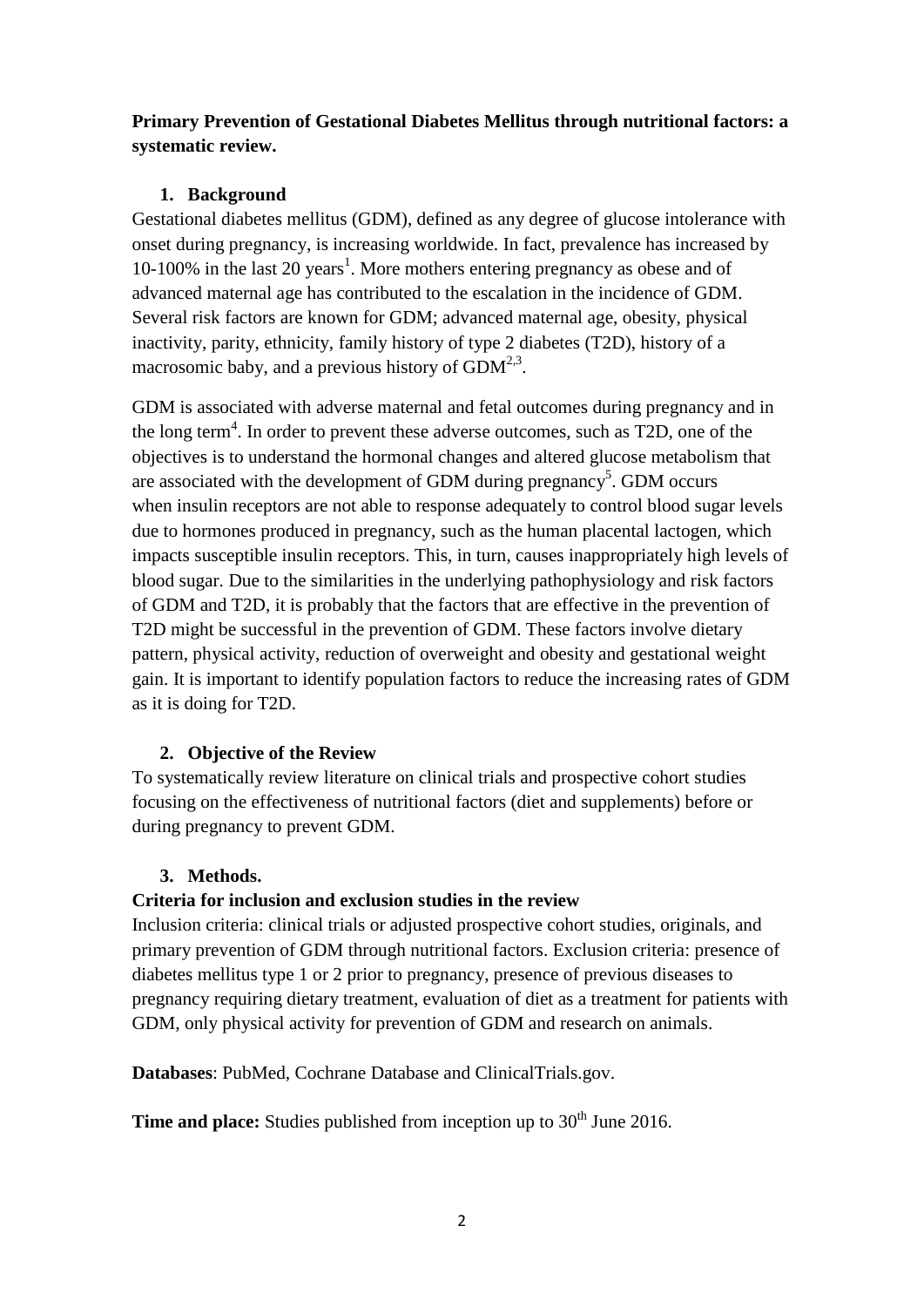**Study characteristics:** Systematic reviews or adjusted prospective cohort studies conducted in human.

**Languages:** English, Spanish, and French

**Search strategy:** We will conduct electronic searches in the following databases: PubMed, Cochrane Databases, and ClinicalTrials.gov. Search terms "gestational diabetes" and "diet" or "nutrition". Another search will be conducted for the keywords "supplement" and "gestational diabetes".

## **Flow diagram of study selection procedure**



**Data management:** Two reviewers will conduct the search strategy and both will classify the relevant studies to be included in the systematic review. The disagreement between the researchers will be solved by a third reviewer reaching a consensus. Only clinical trials or adjusted prospective cohort studies will be selected. Due to inherent limitations other epidemiological studies will be excluded. We will restrict publications to English, French and Spanish languages. The selection process of the articles will begin from reading the titles. After this initial stage, the selected papers will be reviewed by reading their abstracts. At that moment, these studies will be separate for further analysis to identify relevant publications, according to the inclusion/exclusion criteria. Additional articles could be included from the reference lists of relevant studies and reviews.